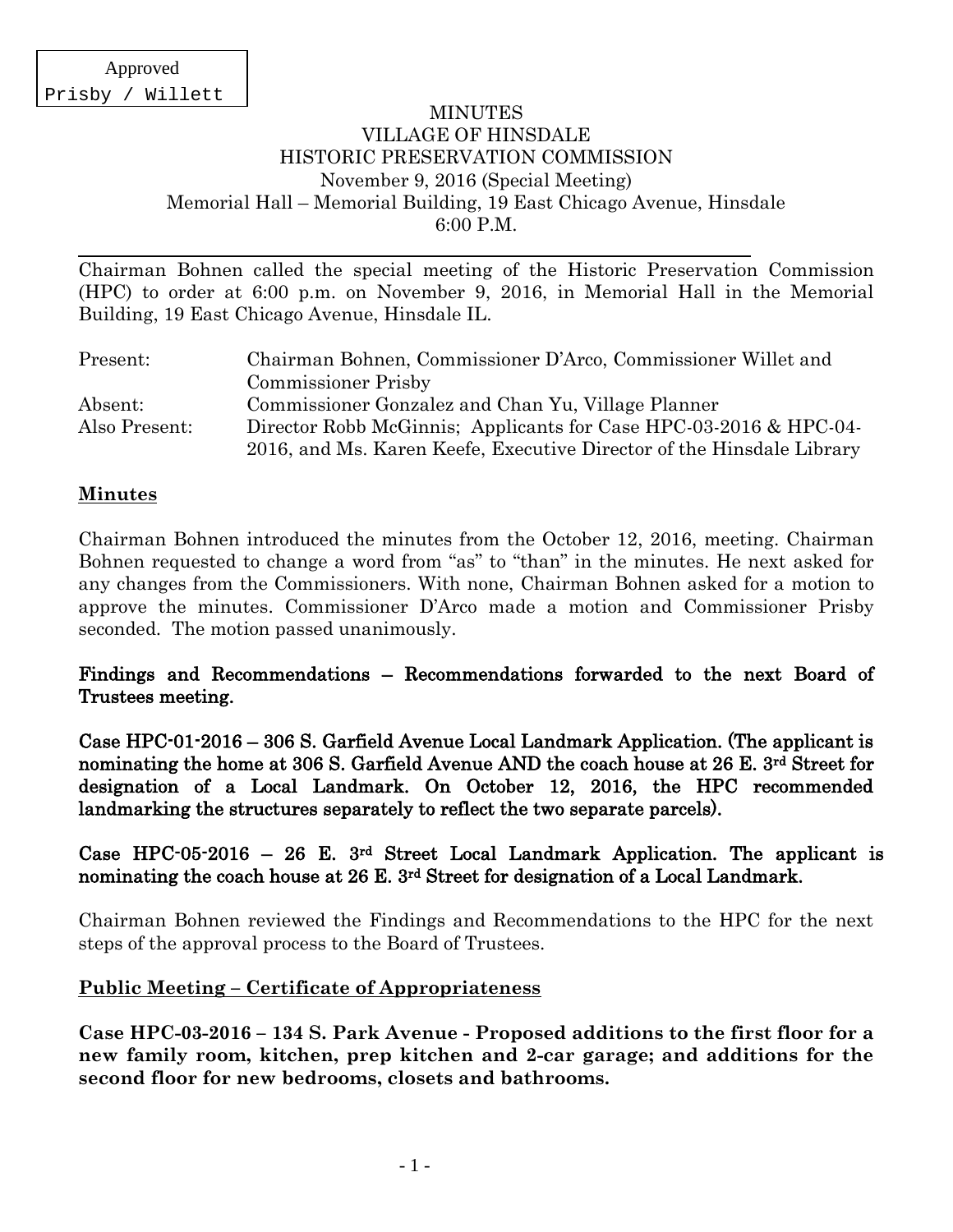Chairman Bohnen introduced the next item on the agenda as a public meeting for 134 S. Park Avenue. He began by reading typical historic preservation construction methods comments by Commissioner Gonzalez, who is unable to attend the meeting. In short, a design is created initially and worked progressively with the HPC and/or municipal staff for the project. To that end, the last meeting left off for potential alternatives by the applicant. Chairman Bohnen asked the architect if there are any additional thoughts or designs since the last meeting.

Bruce George, of Charles Vincent George Architects, responded no, but reviewed the outreach steps he and the applicant have completed prior to coming up with an appropriate design.

Chairman Bohnen stressed that it is very important for the members of the HPC to feel comfortable with the project prior to voting on the matter. And without Commissioner Gonzalez, who has spent the most time on the application, is hesitant to vote. On the other hand, he expressed that if the applicant would like the HPC to vote, they will.

Ms. Shannon Frey, the owner of the home reviewed the steps prior to submitting the Certificate of Appropriateness application. She echoed Bruce's steps, and that many designs were considered prior to the one submitted to the HPC. She also reviewed that she appreciates historic homes and has lived in several historic homes in the past. Ms. Frey reiterated that the size of the subject property is very large.

Chairman Bohnen expressed that Commissioner Gonzalez's point about the large project was that there should have been design alternatives that preserved more of the historical features of the home.

Reasons for the difficulty of alternative designs based on the lot, home configuration and historic feature locations ensued. Chairman Bohnen commented that purchasing a historic home means owning the floorplans that may not include modern features. On the other hand, Ms. Frey believes if you are not able to update the home, to sell it, it becomes a financial burden, which is a caveat to un-landmarking the home.

Commissioner D'Arco expressed concern for potentially setting precedence if there is not an agreement for the project.

Chairman Bohnen acknowledged that there is more discussion to be had, however, due to a time constraint of having another meeting at 7:30 PM by the Plan Commission, asked for a motion to continue this application. He also prefers that Commissioner Gonzalez is available to vote.

Chairman Bohnen asked for a motion to approve continue the item for the December 14 meeting. Commissioner D'Arco made a motion and Commissioner Willet seconded. The motion passed unanimously.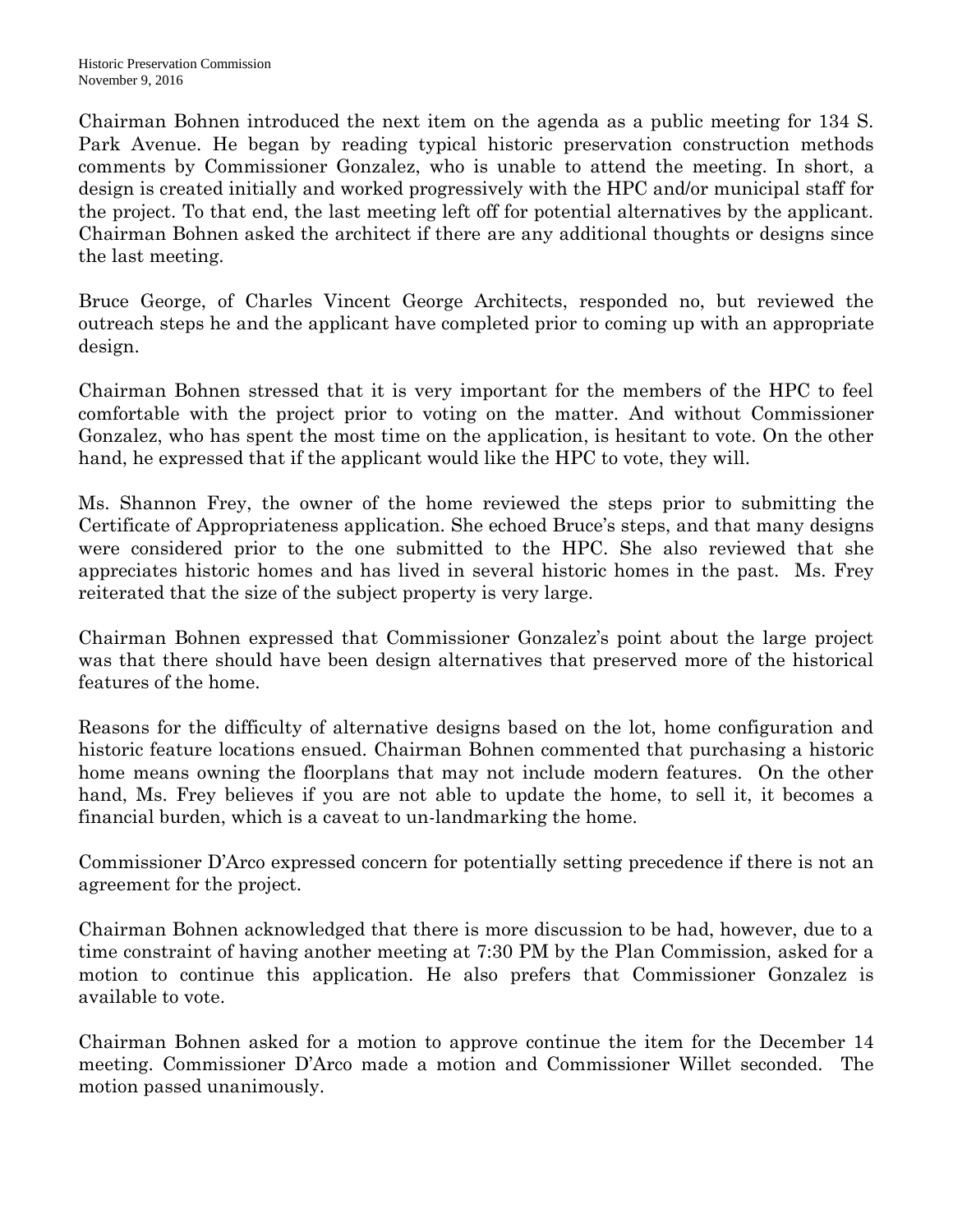# **Public Meeting – Certificate of Appropriateness**

**Case HPC-04-2016 – 304 S. Lincoln St. - Proposed new front porch in the front yard abutting Lincoln Street; new screened porch and chimney on side yard; and new balustrade and stairs on the corner side yard abutting Third Street.**

Chairman Bohnen introduced the next discussion item, with a condition that Commissioner Prisby not vote on the matter since he is the architect of record.

Mr. Peter Coules introduced himself and reviewed that some of the HPC members visited the home at 304 S. Lincoln Street. A few features, such as a synthetic slate roof was agreed upon.

Chairman Bohnen asked if Commissioner D'Arco would like to visit the home himself prior to the HPC voting.

Commissioner D'Arco asked if there are any concerns with the application after visiting the subject property that the HPC needs to highlight.

Chairman Bohnen reviewed the concerns revolved around the substitution of materials, due to the old age of the porch and roof.

Commissioner Prisby reviewed the slate roof, and referenced that Commissioner Gonzalez believed the original home had a slate roof, and would be a great addition to the house.

Chairman Bohnen also clarified that the applicant will not be installing railings on the top of the porches.

Mr. Peter Coules concurred and replied that is a great point.

Chairman Bohnen reviewed that he is comfortable with voting on the matter, since him, Commissioner Gonzalez, the homeowner and architect reviewed the subject property.

Commissioner D'Arco stated that she is comfortable with voting without visiting the home.

Mr. Bohnen asked for a motion to approve the application. Commissioner D'Arco made the motion to continue it for discussion, Commissioner Willet seconded the motion, and the motion passed unanimously (3 Ayes, 1 abstention, and 1 absent)

# **Signage in the Historic Downtown District**

**Case A-34-2016 – 42 S. Washington Street (Hollis) – 1 Wall Sign and 1 Blade Sign**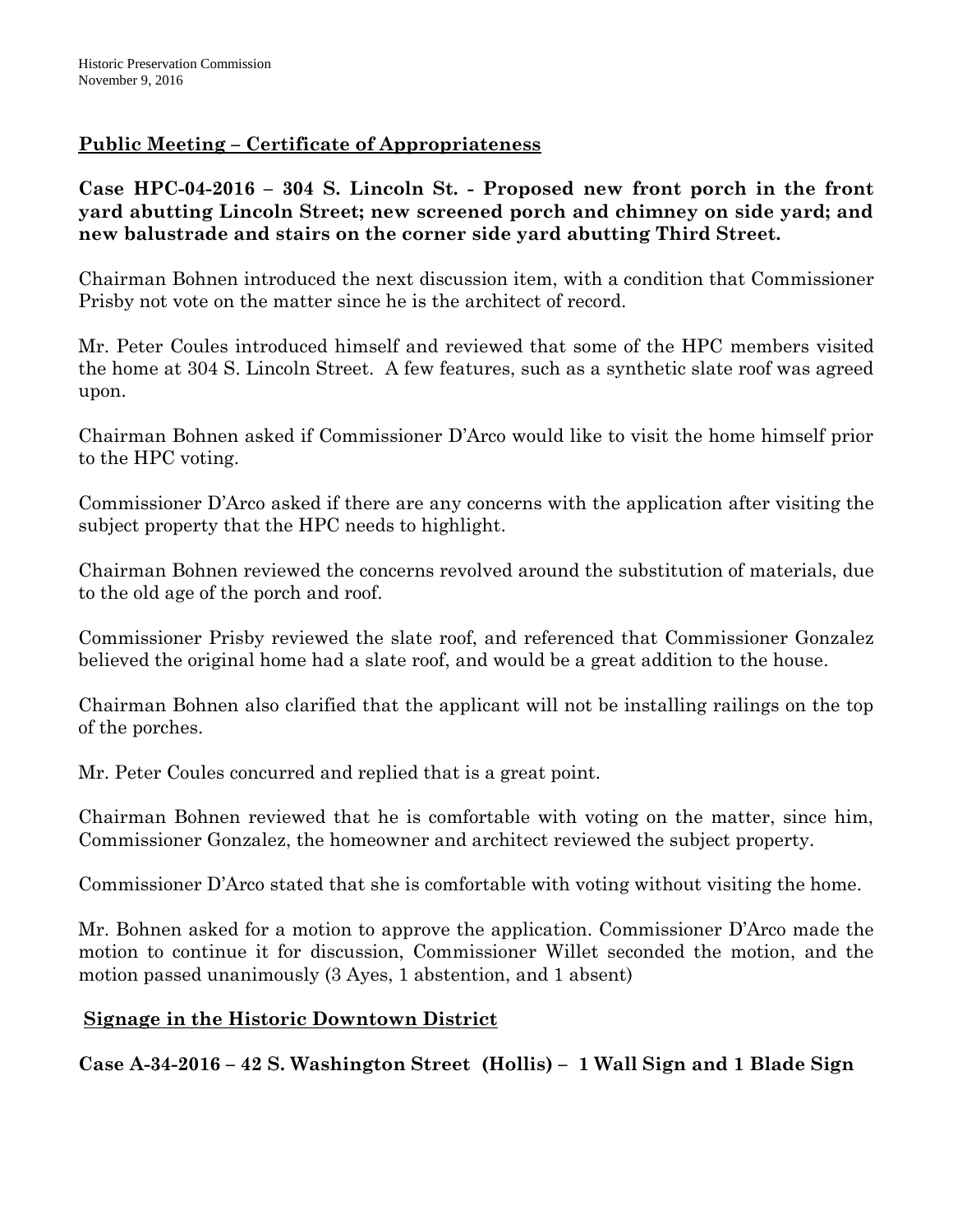Chairman Bohnen introduced the sign application for Hollis, a sign in the downtown Historic District. He reviewed the history of signage review by the HPC and referenced the need for review again due to some interesting new signs. For example, The Eye Doctor wall sign application exhibits do not reflect the actual installed signs, he explained. To that end, he recommends to the Village that signage not be approved unless it is very sure of what the actual sign will look like. Further, if possible, he'd like the HPC to opine on signage at the Garfield Crossing building, even though it is outside the Historic District boundary.

Commissioner Willet expressed his agreement with Chairman Bohnen in regards to the Eye Doctor signage. He added that it is not in keeping with the downtown. Commissioner Prisby and D'Arco echoed the same feelings about the signs.

A brief and positive discussion in support for the Hollis sign application ensued. Chairman Bohnen asked for a motion to approve the sign. Commissioner Prisby motioned, Commissioner D'Arco seconded, and the motion passed unanimously (3 Ayes and 1 absent)

### **Discussion**

## **Hinsdale Public Library New Ground Sign Discussion – The Memorial Building is a Local Landmark and requires a Certificate of Appropriateness for Signage.**

Chairman Bohnen introduced the Hinsdale Public Library ground sign as a discussion item.

Commissioner Prisby explained that he spent a lot of time on this discussion item. He likes the location, the size and reason for it. He explained he's experienced a lot of people asking him for directions to the library. In terms of the design, he believes there should be a 2-inch gap between the cap and the limestone wall in between. A 2-inch reduction in the middle should help the piers stand out better.

Chairman Bohnen asked if he believes it's in keeping with the colonial look to the Memorial Hall building.

Commissioner Prisby explained, from that location, he sees the library and it is in keeping with it, and added the location is not necessarily in the context of the Memorial Hall building.

Chairman Bohnen replied good point.

Commissioner Willet expressed support for the sign and Commissioner Prisby's recommendation to drop the middle down about 2-inches.

Commissioner D'Arco believes it serves a necessary function, however, she thinks it's slightly modern looking.